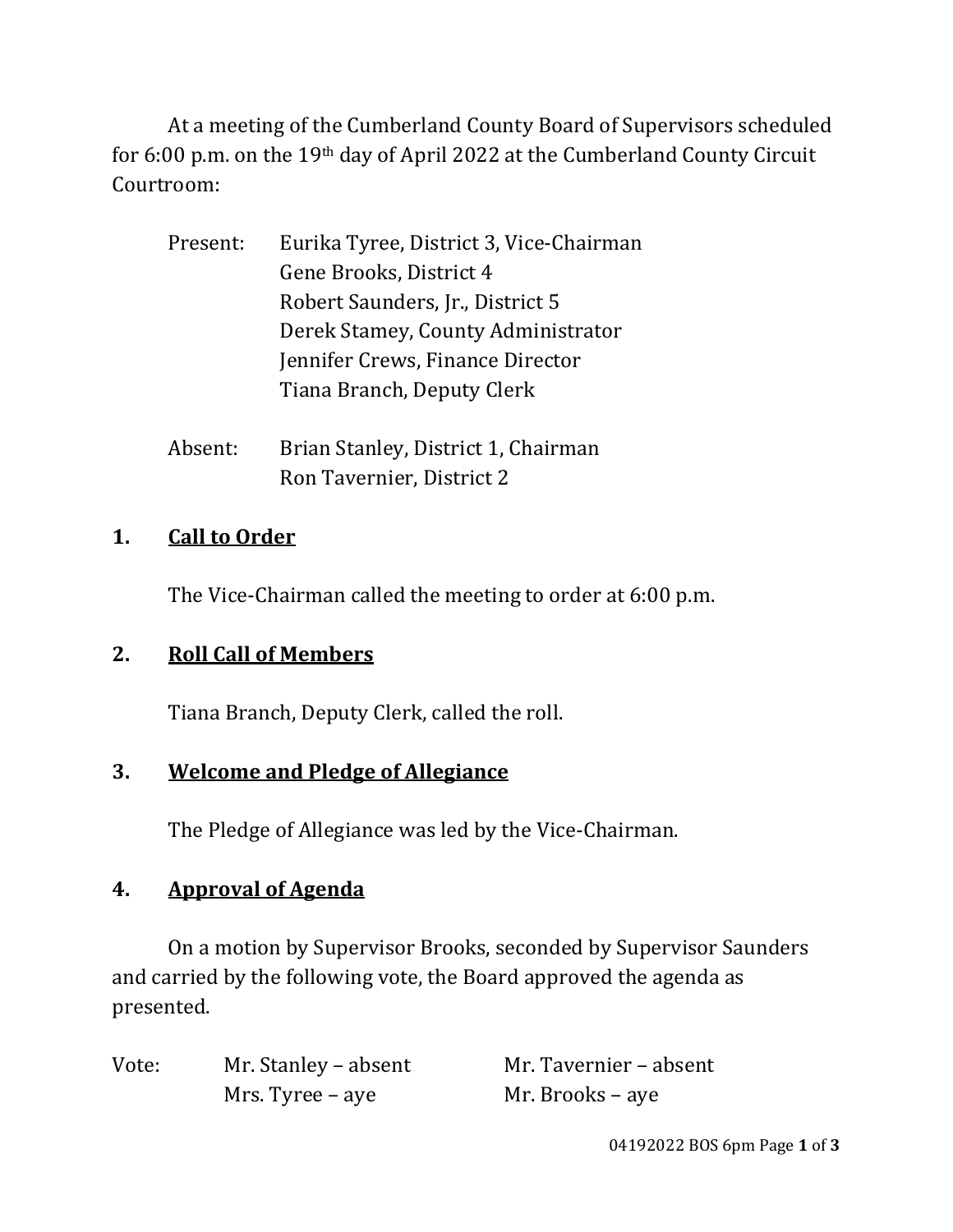Mr. Saunders – aye

### **5. Public Hearings**

 Vice-Chairman Tyree inquired if any additional comments were received to the County Administrator's Office since the public hearing was left open at the April 12th meeting of the Board of Supervisors. No additional comments were received. Vice-Chairman closed the public hearings.

a. Adopt County Administrator's Proposed FY2023 County Budget

On a motion by Supervisor Saunders, seconded by Supervisor Brooks and carried by the following vote, the Board adopted the County Administrator's Proposed FY2023 County Budget as presented.

| Vote: | Mr. Stanley – absent | Mr. Tavernier – absent |
|-------|----------------------|------------------------|
|       | Mrs. Tyree – aye     | Mr. Brooks – aye       |
|       | Mr. Saunders – aye   |                        |

b. Adopt Proposed FY2023-FY2027 Capital Improvement Program

On a motion by Supervisor Brooks, seconded by Supervisor Saunders and carried by the following vote, the Board adopted the Proposed FY2023-2027 Capital Improvement Program as presented.

| Vote: | Mr. Stanley – absent | Mr. Tavernier – absent |
|-------|----------------------|------------------------|
|       | Mrs. Tyree – aye     | Mr. Brooks – aye       |
|       | Mr. Saunders – aye   |                        |

c. Adopt Proposed 2022 Tax Rates